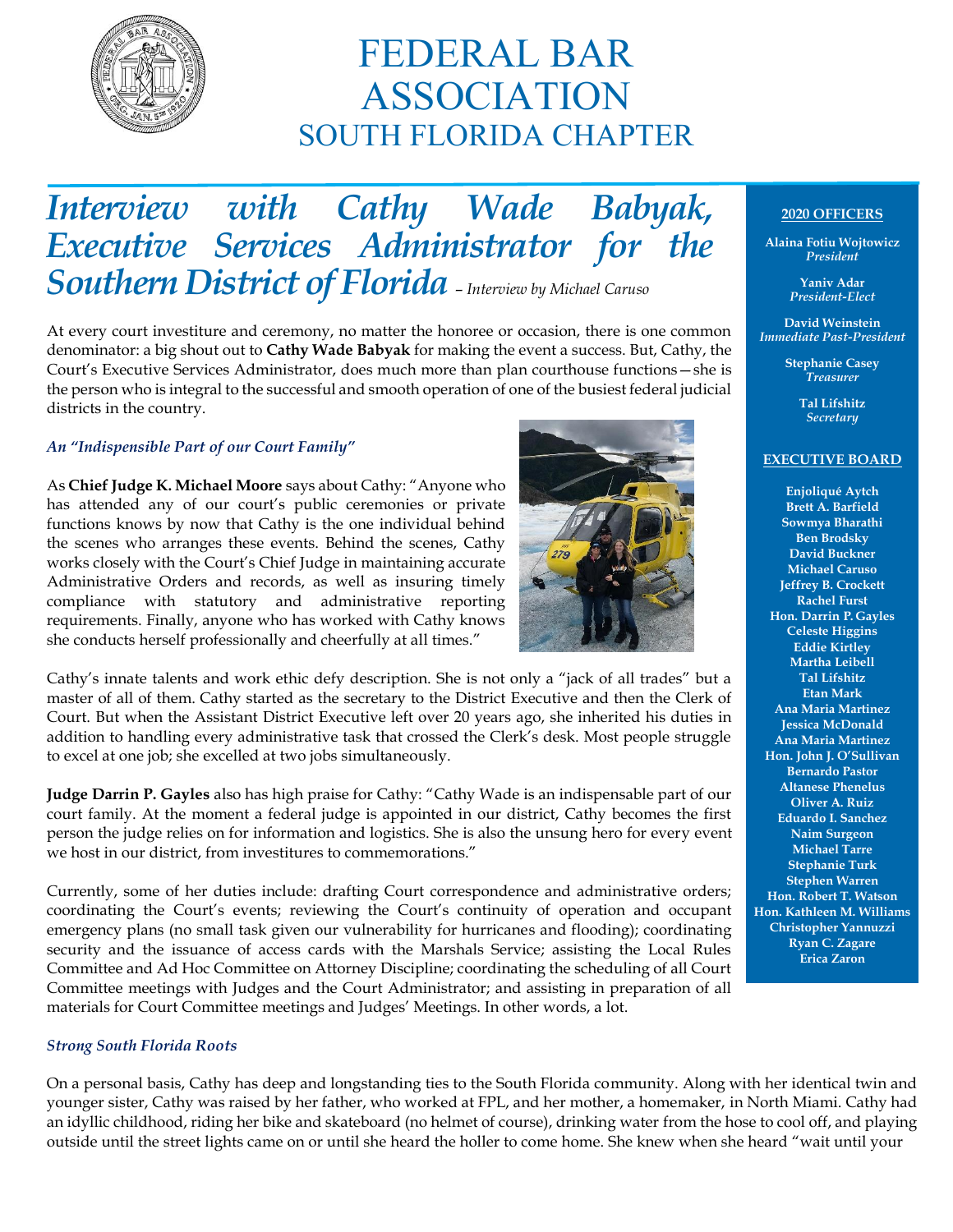father gets home," she was in trouble. If Cathy wasn't playing outside, she was reading a book. She also has fond memories of visiting the power plant with her father and blue-crabbing on the weekends. As Cathy got older, she developed a love for classic rock. Jethro Tull, Rolling Stones, Led Zeppelin, Beatles, Moody Blues were favorites that she would blast on the stereo. And, as many high schoolers did at the time, Cathy made regular trips to the Hollywood Sportatorium for concerts.

Cathy's childhood was not without struggle. She remembers her parents fought to make ends meet at times. She can remember standing in line at Publix with her mom and had to put food back on the shelf because there wasn't enough money. Cathy's parents made sure she had piano and choir lessons and she practiced an hour every day. Every Saturday, Cathy went to Coconut Grove to rehearse with the Miami Girls Choir. She wasn't allowed to go outside on Saturdays until her practices and chores were done.

At the time, she said, she resented her parents for the times she missed playing with her friends, but as she grew up, she realized the lessons her parents taught her would serve her well in life and in her career. Her parents taught her about responsibility and commitment. They also taught her to do her best with everything, and if she didn't, she had to go back and do it again the right way. They taught her how to be the caliber of person that others rely upon without hesitation.

#### *Eastern Airlines and Beyond*

In 1984, Cathy graduated, with honors, from North Miami Senior High and received two outstanding student awards. After high school, Cathy worked full-time at Eastern Airlines and attended Broward Community College parttime. Over the next seven years, Cathy worked her way up from a secretary to purchasing assistant and then purchasing agent. As an Eastern employee, she took great advantage and spent her free time "flying the friendly skies." After Eastern closed, Cathy went to work for Royal Caribbean, and gave birth to a son- Christopher. Cathy had another son, Cody, and a daughter, Caitlyn, after her remarriage. (Cathy warns that Caitlyn is about to start driving so keep your eyes open.)

Cathy identifies **Judge Kathleen M. Williams** and the Court's former Clerk, **Steve Larimore,** as the two strongest influences in her professional life. When Cathy started working at the Court in 1994, she heard Judge Williams – then the Federal Public Defender – speak to a group of high school students about the importance of the law. Judge Williams's words that day continue to inspire Cathy.

Cathy worked alongside Steve Larimore, the former Clerk of the Court, for many years and she counts him as "the best boss." When Cathy had personal difficulties, Steve always offered his support and guidance. Steve and Cathy had a similar work ethic – work hard and be professional. Having worked as a teenager at McDonald's cleaning bathrooms and taking out the trash, Cathy is not above doing whatever it takes to get the job done.

Cathy's husband of 15 years – Andrew– is her strongest personal influence. Andrew grew up on his own and at the age of 16 had to work to support himself and put himself through school. Through hard work and commitment to



quality, he started a successful business. He's also one of the most caring and giving people Cathy knows. When Cathy's father moved in with them because of health issues, he put his business on hold to

stay at home and take care of him. Having started with nothing, he appreciates all that he's earned and has taught Cathy to appreciate what is truly important in life – family.

In her spare time, Cathy and her husband listen to music, go to concerts (their daughter plays drums), swim in the pool and just enjoy each other's company. Her husband loves to cook, so Cathy spends a lot of time hanging out in the kitchen "taste testing."

#### *Stories to Tell*

As you may imagine, Cathy has some stories to tell about the courthouse. One night at 10 p.m., Cathy received a call from the Warden of the Federal Detention Center. The warden wanted to know why there were semi-trucks being parked around the courthouse. Apparently, a film crew had been given permission to film a movie in the ceremonial courtroom. Little did anyone know that the crew would take over the entire 2nd floor of the Courthouse as well as the surrounding streets. In her typical fashion, Cathy stepped in, coordinated with the movie crew, and actually directed the director to be quiet because they were disturbing court. The highlight for Cathy was meeting and spending time with Bill Murray.

Cathy has a few favorite court ceremonies. At one investiture, a judge had a large table set up and stacked high with boxes of Malomars. Another was when Christy's catered a reception in West Palm Beach and the grouper fingers set off the fire alarm. The food was so good, not a